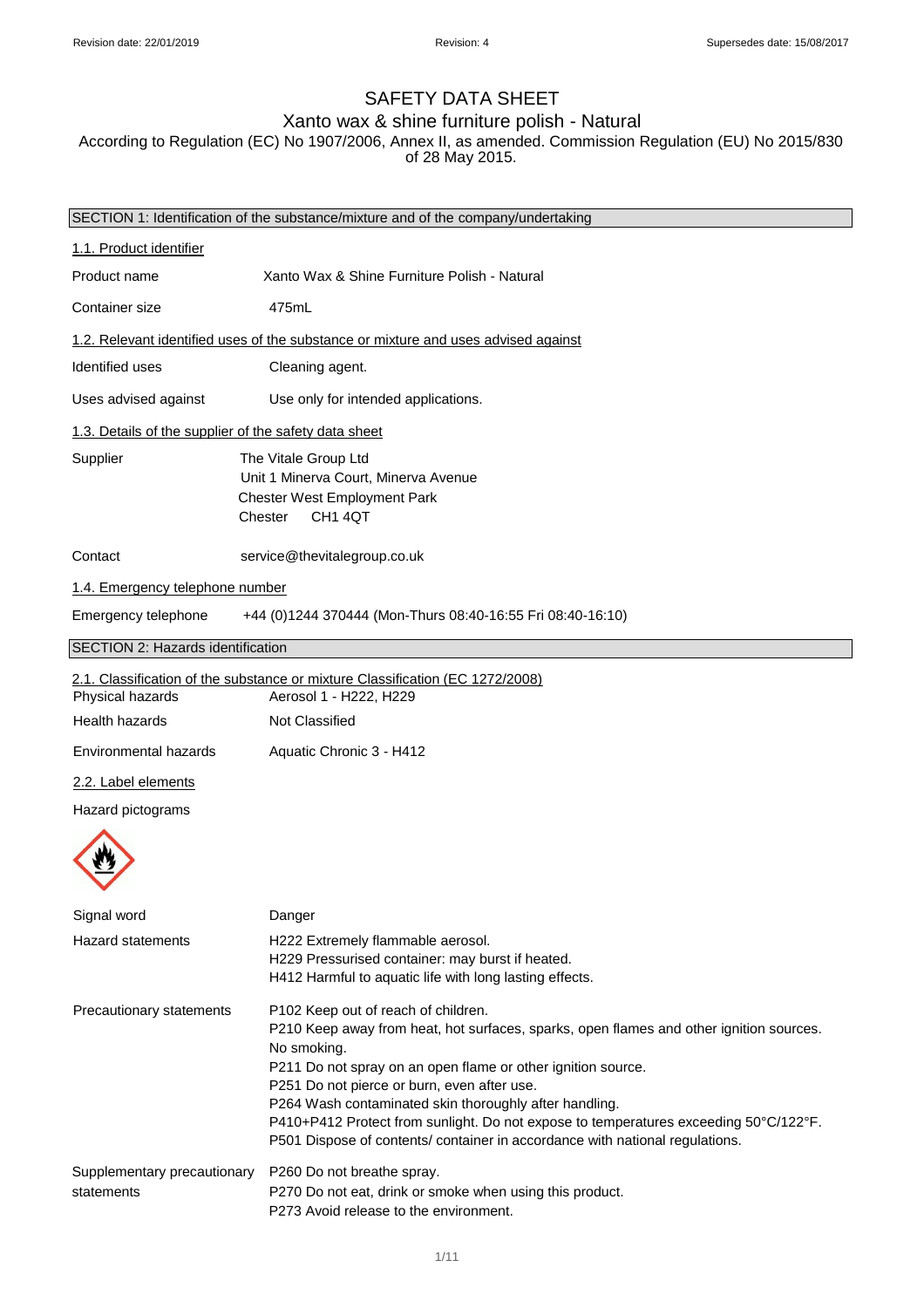# Xanto wax & shine furniture polish - Natural P314 Get medical advice/ attention if you feel unwell.

# 2.3. Other hazards

This product does not contain any substances classified as PBT or vPvB.

# SECTION 3: Composition/information on ingredients

| 3.2. Mixtures                                                                                      |                                                                                |                                                                            |          |
|----------------------------------------------------------------------------------------------------|--------------------------------------------------------------------------------|----------------------------------------------------------------------------|----------|
|                                                                                                    |                                                                                |                                                                            |          |
| Hydrocarbons, C7-C9, n-alkanes, isoalkanes, cyclics                                                |                                                                                |                                                                            | 5-10%    |
| CAS number: 64742-49-0                                                                             | EC number: 920-750-0                                                           | REACH registration number:<br>012119473851-33-0000                         |          |
| Classification                                                                                     |                                                                                |                                                                            |          |
| Flam. Liq. 2 - H225                                                                                |                                                                                |                                                                            |          |
| Skin Irrit. 2 - H315                                                                               |                                                                                |                                                                            |          |
| <b>STOT SE 3 - H335</b>                                                                            |                                                                                |                                                                            |          |
| Asp. Tox. 1 - H304                                                                                 |                                                                                |                                                                            |          |
| Aquatic Chronic 2 - H411                                                                           |                                                                                |                                                                            |          |
| butane                                                                                             |                                                                                |                                                                            | 5-10%    |
| CAS number: 106-97-8                                                                               | EC number: 203-448-7                                                           | REACH registration number: 01-<br>2119474691-32-XXXX                       |          |
| Contains no other substances or impurities which will influence the classification of the product. |                                                                                |                                                                            |          |
| Classification                                                                                     | Classification (67/548/EEC or 1999/45/EC) Flam. Gas 1 - H220F+; R12. Extremely |                                                                            |          |
| flammable.                                                                                         |                                                                                |                                                                            |          |
| Press. Gas (Liq.) - H280                                                                           |                                                                                |                                                                            | $1 - 5%$ |
|                                                                                                    |                                                                                |                                                                            |          |
| isobutane                                                                                          |                                                                                |                                                                            |          |
| CAS number: 75-28-5                                                                                | EC number: 200-857-2                                                           | REACH registration number: 01-<br>2119485395-27-0000                       |          |
| Contains no other substances or impurities which will influence the classification of the product. |                                                                                |                                                                            |          |
|                                                                                                    |                                                                                | Classification (67/548/EEC or 1999/45/EC)<br>F+; R12. Extremely flammable. |          |
| Classification                                                                                     |                                                                                |                                                                            |          |
| Flam. Gas 1 - H220                                                                                 |                                                                                |                                                                            |          |
| Press. Gas (Liq.) - H280                                                                           |                                                                                |                                                                            |          |
|                                                                                                    |                                                                                |                                                                            |          |
| White mineral oil (petroleum)<br>CAS number: 8042-47-5                                             | EC number: 232-455-8                                                           | REACH registration number:                                                 | $1 - 5%$ |
|                                                                                                    |                                                                                | 012119487078-27-XXXX                                                       |          |
|                                                                                                    |                                                                                |                                                                            |          |
| Classification                                                                                     |                                                                                |                                                                            |          |
| Asp. Tox. 1 - H304                                                                                 |                                                                                |                                                                            |          |
|                                                                                                    |                                                                                |                                                                            | $1 - 5%$ |
| propane                                                                                            |                                                                                |                                                                            |          |
| CAS number: 74-98-6                                                                                | EC number: 200-827-9                                                           | REACH registration number: 01-<br>2113486944-21-0000                       |          |
| Contains no other substances or impurities which will influence the classification of the product. |                                                                                |                                                                            |          |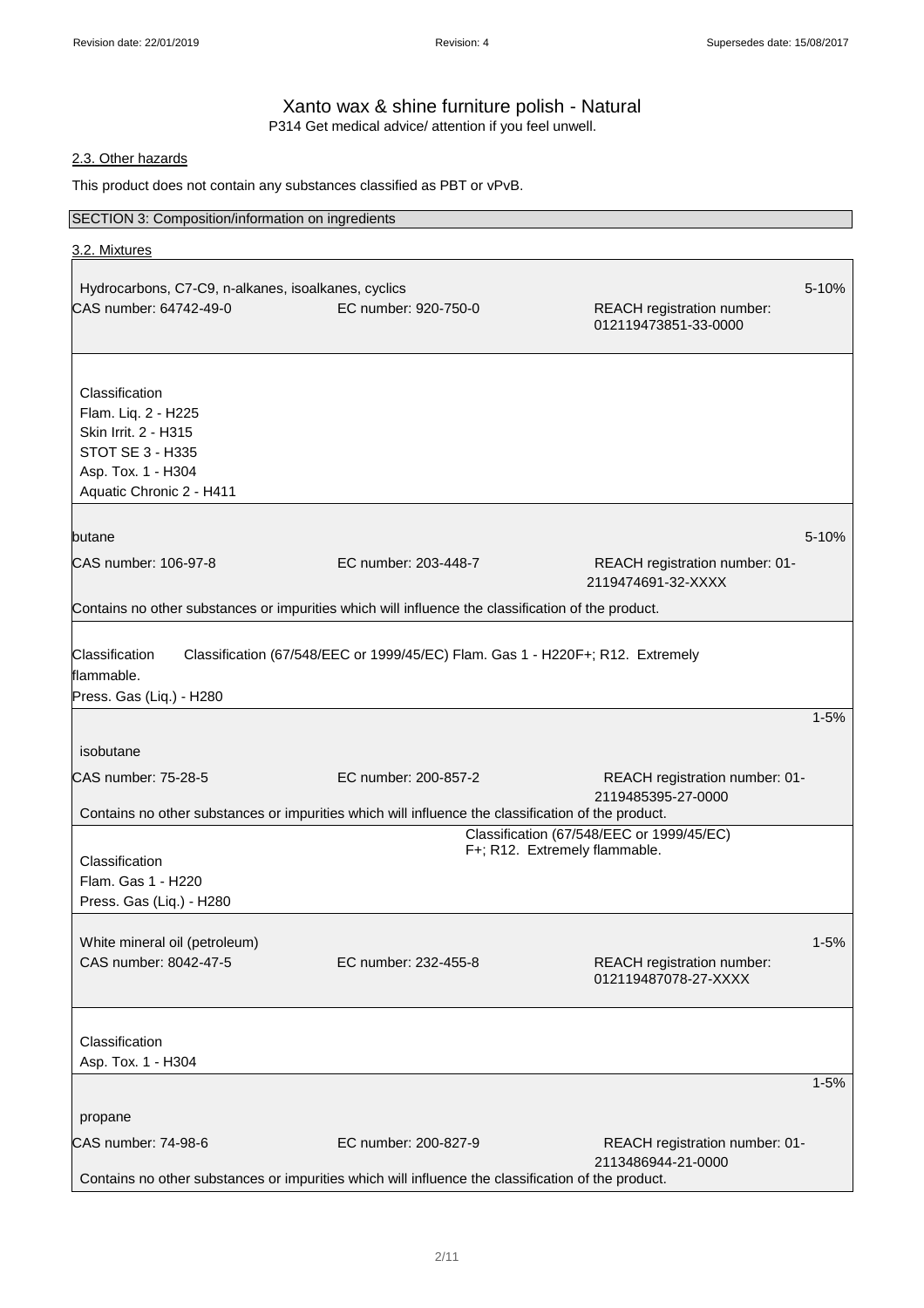| Xanto wax & shine furniture polish - Natural |  |
|----------------------------------------------|--|
|----------------------------------------------|--|

|                                            | Xanto wax & shine furniture polish - Natural                                                                                                                                                                           |
|--------------------------------------------|------------------------------------------------------------------------------------------------------------------------------------------------------------------------------------------------------------------------|
|                                            | Classification (67/548/EEC or 1999/45/EC)<br>F+; R12. Extremely flammable.                                                                                                                                             |
| Classification                             |                                                                                                                                                                                                                        |
| Flam. Gas 1 - H220                         |                                                                                                                                                                                                                        |
| Press. Gas (Liq.) - H280                   |                                                                                                                                                                                                                        |
|                                            |                                                                                                                                                                                                                        |
| Diethyl phthalate                          | $< 1\%$                                                                                                                                                                                                                |
| CAS number: 84-66-2                        | EC number: 201-550-6                                                                                                                                                                                                   |
|                                            |                                                                                                                                                                                                                        |
|                                            |                                                                                                                                                                                                                        |
| Classification                             |                                                                                                                                                                                                                        |
| Not Classified                             |                                                                                                                                                                                                                        |
|                                            |                                                                                                                                                                                                                        |
| DL-bornan-2-one                            | $< 1\%$                                                                                                                                                                                                                |
| CAS number: 76-22-2                        | EC number: 244-350-4                                                                                                                                                                                                   |
|                                            |                                                                                                                                                                                                                        |
|                                            |                                                                                                                                                                                                                        |
| Classification                             |                                                                                                                                                                                                                        |
| Flam, Sol. 2 - H228<br>Acute Tox. 4 - H302 |                                                                                                                                                                                                                        |
| Acute Tox. 4 - H332                        |                                                                                                                                                                                                                        |
| <b>STOT SE 2 - H371</b>                    |                                                                                                                                                                                                                        |
|                                            | The Full Text for all R-Phrases and Hazard Statements are Displayed in Section 16.                                                                                                                                     |
|                                            |                                                                                                                                                                                                                        |
| SECTION 4: First aid measures              |                                                                                                                                                                                                                        |
| 4.1. Description of first aid measures     |                                                                                                                                                                                                                        |
| General information                        | Get medical attention if any discomfort continues. Show this Safety Data Sheet to the<br>medical personnel.                                                                                                            |
| Inhalation                                 | Move affected person to fresh air and keep warm and at rest in a position comfortable for<br>breathing. Loosen tight clothing such as collar, tie or belt. Get medical attention if symptoms<br>are severe or persist. |
| Ingestion                                  | Rinse mouth thoroughly with water. Get medical advice/attention if you feel unwell. Do not<br>induce vomiting unless under the direction of medical personnel.                                                         |
| Skin contact                               | Rinse with water.                                                                                                                                                                                                      |
| Eye contact                                | Remove any contact lenses and open eyelids wide apart. Rinse with water. Get medical<br>attention if any discomfort continues.                                                                                         |
| Protection of first aiders                 | First aid personnel should wear appropriate protective equipment during any rescue.                                                                                                                                    |
|                                            | 4.2. Most important symptoms and effects, both acute and delayed                                                                                                                                                       |
| General information                        | The severity of the symptoms described will vary dependent on the concentration and the<br>length of exposure.                                                                                                         |
| Inhalation                                 | Spray/mists may cause respiratory tract irritation. If exposed to large concentrations:<br>Vapours may cause headache, fatigue, dizziness and nausea.                                                                  |
| Ingestion                                  | Due to the physical nature of this product, it is unlikely that ingestion will occur.                                                                                                                                  |
| Skin contact                               | Repeated exposure may cause skin dryness or cracking.                                                                                                                                                                  |
| Eye contact                                | May be slightly irritating to eyes. May cause discomfort.                                                                                                                                                              |
|                                            | 4.3. Indication of any immediate medical attention and special treatment needed                                                                                                                                        |
| Notes for the doctor                       | Treat symptomatically.                                                                                                                                                                                                 |
| SECTION 5: Firefighting measures           |                                                                                                                                                                                                                        |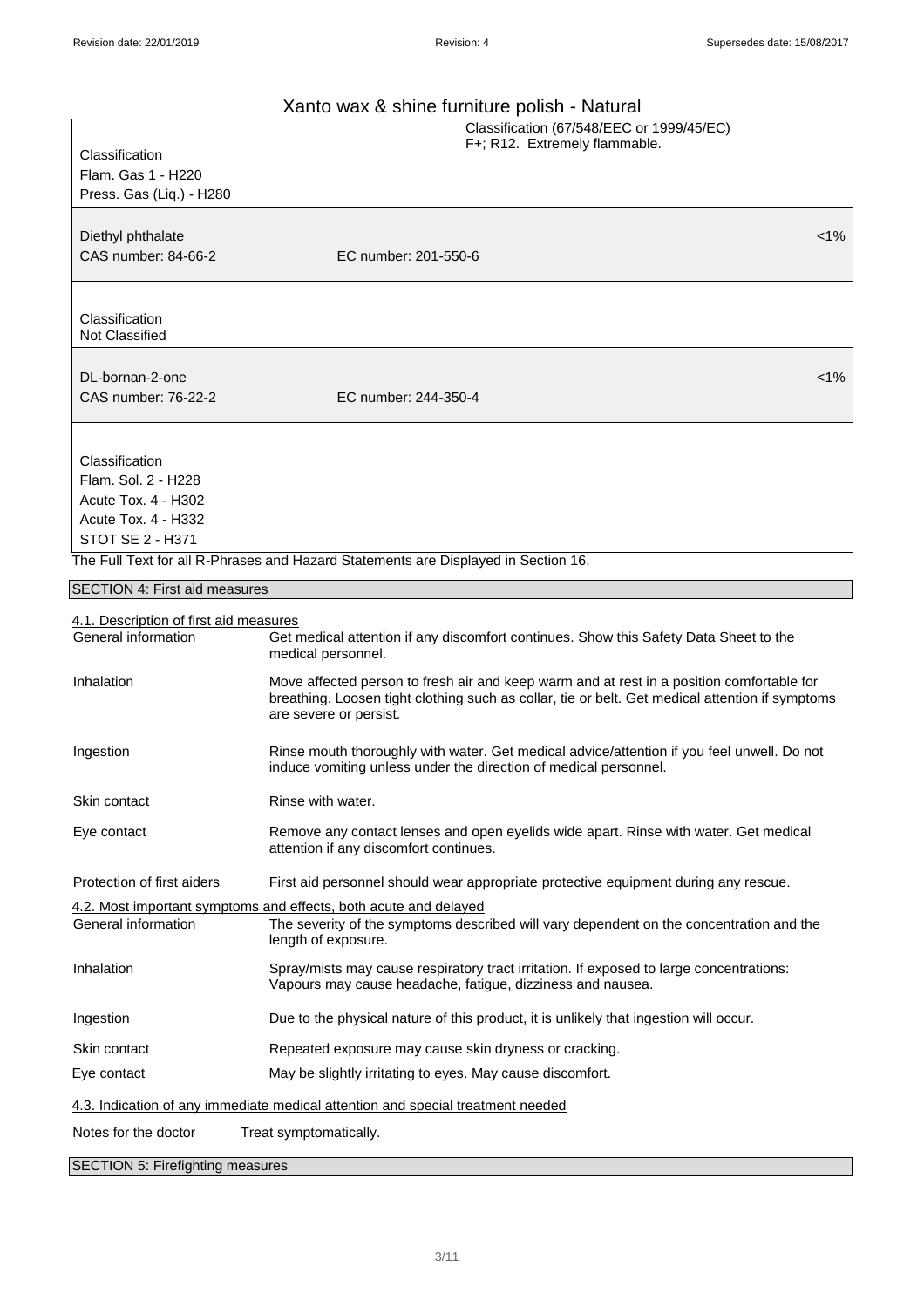|                                                                                | Xanto wax & shine furniture polish - Natural                                                                                                                                                                                                                                                                                                                                                                                                                                                                                                                                                                                                                                                                                                                                                                                                                                                                                                                                                                                                       |  |  |
|--------------------------------------------------------------------------------|----------------------------------------------------------------------------------------------------------------------------------------------------------------------------------------------------------------------------------------------------------------------------------------------------------------------------------------------------------------------------------------------------------------------------------------------------------------------------------------------------------------------------------------------------------------------------------------------------------------------------------------------------------------------------------------------------------------------------------------------------------------------------------------------------------------------------------------------------------------------------------------------------------------------------------------------------------------------------------------------------------------------------------------------------|--|--|
| 5.1. Extinguishing media                                                       |                                                                                                                                                                                                                                                                                                                                                                                                                                                                                                                                                                                                                                                                                                                                                                                                                                                                                                                                                                                                                                                    |  |  |
| Suitable extinguishing media                                                   | The product is flammable. Extinguish with alcohol-resistant foam, carbon dioxide, dry powder<br>or water fog. Use fire-extinguishing media suitable for the surrounding fire.                                                                                                                                                                                                                                                                                                                                                                                                                                                                                                                                                                                                                                                                                                                                                                                                                                                                      |  |  |
| Unsuitable extinguishing<br>media                                              | Do not use water jet as an extinguisher, as this will spread the fire.                                                                                                                                                                                                                                                                                                                                                                                                                                                                                                                                                                                                                                                                                                                                                                                                                                                                                                                                                                             |  |  |
| 5.2. Special hazards arising from the substance or mixture<br>Specific hazards | Containers can burst violently or explode when heated, due to excessive pressure build-up.<br>Bursting aerosol containers may be propelled from a fire at high speed. If aerosol cans are<br>ruptured, care should be taken due to the rapid escape of the pressurised contents and<br>propellant. Vapours may form explosive mixtures with air.                                                                                                                                                                                                                                                                                                                                                                                                                                                                                                                                                                                                                                                                                                   |  |  |
| Hazardous combustion<br>products                                               | Thermal decomposition or combustion products may include the following substances:<br>Harmful gases or vapours.                                                                                                                                                                                                                                                                                                                                                                                                                                                                                                                                                                                                                                                                                                                                                                                                                                                                                                                                    |  |  |
| 5.3. Advice for firefighters                                                   |                                                                                                                                                                                                                                                                                                                                                                                                                                                                                                                                                                                                                                                                                                                                                                                                                                                                                                                                                                                                                                                    |  |  |
| Protective actions during<br>firefighting                                      | Avoid breathing fire gases or vapours. Evacuate area. Cool containers exposed to heat with<br>water spray and remove them from the fire area if it can be done without risk. Cool<br>containers exposed to flames with water until well after the fire is out. If a leak or spill has not<br>ignited, use water spray to disperse vapours and protect men stopping the leak. Avoid<br>discharge to the aquatic environment. Control run-off water by containing and keeping it out<br>of sewers and watercourses. If risk of water pollution occurs, notify appropriate authorities.                                                                                                                                                                                                                                                                                                                                                                                                                                                               |  |  |
| Special protective equipment<br>for firefighters                               | Wear positive-pressure self-contained breathing apparatus (SCBA) and appropriate<br>protective clothing. Firefighter's clothing conforming to European standard EN469 (including<br>helmets, protective boots and gloves) will provide a basic level of protection for chemical<br>incidents.                                                                                                                                                                                                                                                                                                                                                                                                                                                                                                                                                                                                                                                                                                                                                      |  |  |
| SECTION 6: Accidental release measures                                         |                                                                                                                                                                                                                                                                                                                                                                                                                                                                                                                                                                                                                                                                                                                                                                                                                                                                                                                                                                                                                                                    |  |  |
|                                                                                | 6.1. Personal precautions, protective equipment and emergency procedures                                                                                                                                                                                                                                                                                                                                                                                                                                                                                                                                                                                                                                                                                                                                                                                                                                                                                                                                                                           |  |  |
| Personal precautions                                                           | Wear protective clothing as described in Section 8 of this safety data sheet. No action shall be<br>taken without appropriate training or involving any personal risk. Do not touch or walk into<br>spilled material. Evacuate area. Risk of explosion. Provide adequate ventilation. No smoking,<br>sparks, flames or other sources of ignition near spillage. Promptly remove any clothing that<br>becomes contaminated.                                                                                                                                                                                                                                                                                                                                                                                                                                                                                                                                                                                                                         |  |  |
| 6.2. Environmental precautions                                                 |                                                                                                                                                                                                                                                                                                                                                                                                                                                                                                                                                                                                                                                                                                                                                                                                                                                                                                                                                                                                                                                    |  |  |
| Environmental precautions                                                      | Avoid discharge into drains or watercourses or onto the ground. Avoid discharge to the<br>aquatic environment.                                                                                                                                                                                                                                                                                                                                                                                                                                                                                                                                                                                                                                                                                                                                                                                                                                                                                                                                     |  |  |
| 6.3. Methods and material for containment and cleaning up                      |                                                                                                                                                                                                                                                                                                                                                                                                                                                                                                                                                                                                                                                                                                                                                                                                                                                                                                                                                                                                                                                    |  |  |
| Methods for cleaning up                                                        | Wear protective clothing as described in Section 8 of this safety data sheet. Clear up spills<br>immediately and dispose of waste safely. Eliminate all ignition sources if safe to do so. No<br>smoking, sparks, flames or other sources of ignition near spillage. Under normal conditions of<br>handling and storage, spillages from aerosol containers are unlikely. If aerosol cans are<br>ruptured, care should be taken due to the rapid escape of the pressurised contents and<br>propellant. Small Spillages: Wipe up with an absorbent cloth and dispose of waste safely.<br>Large Spillages: If the product is soluble in water, dilute the spillage with water and mop it up.<br>Alternatively, or if it is not water-soluble, absorb the spillage with an inert, dry material and<br>place it in a suitable waste disposal container. Flush contaminated area with plenty of water.<br>Wash thoroughly after dealing with a spillage. Dangerous for the environment. Do not empty<br>into drains. For waste disposal, see Section 13. |  |  |
| 6.4. Reference to other sections                                               |                                                                                                                                                                                                                                                                                                                                                                                                                                                                                                                                                                                                                                                                                                                                                                                                                                                                                                                                                                                                                                                    |  |  |
| Reference to other sections                                                    | For personal protection, see Section 8. See Section 11 for additional information on health<br>hazards. See Section 12 for additional information on ecological hazards. For waste disposal,<br>see Section 13.                                                                                                                                                                                                                                                                                                                                                                                                                                                                                                                                                                                                                                                                                                                                                                                                                                    |  |  |
| SECTION 7: Handling and storage                                                |                                                                                                                                                                                                                                                                                                                                                                                                                                                                                                                                                                                                                                                                                                                                                                                                                                                                                                                                                                                                                                                    |  |  |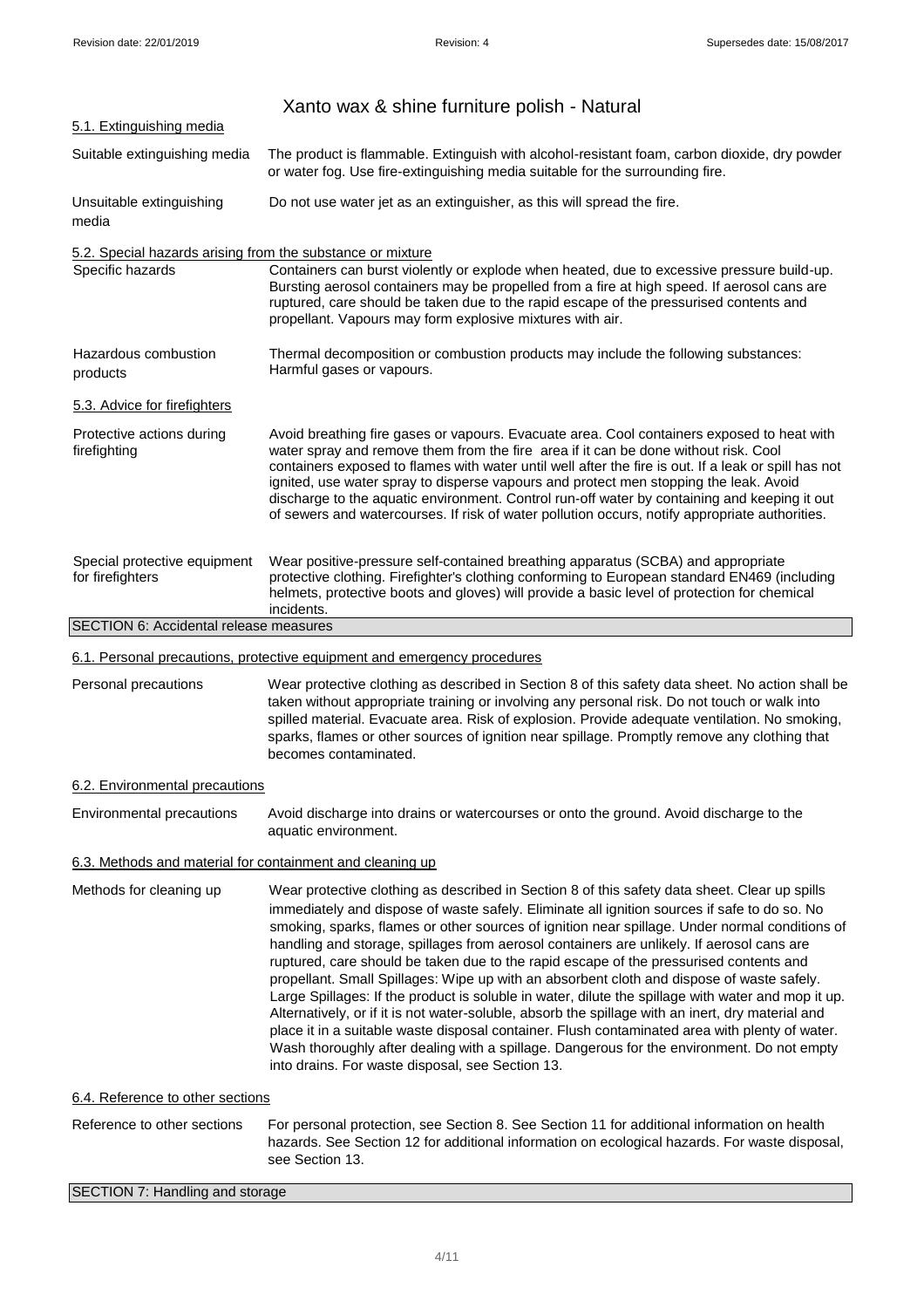# Xanto wax & shine furniture polish - Natural

# 7.1. Precautions for safe handling

| Usage precautions | Keep out of the reach of children. Read and follow manufacturer's recommendations. Wear<br>protective clothing as described in Section 8 of this safety data sheet. Keep away from food,<br>drink and animal feeding stuffs. Avoid exposing aerosol containers to high temperatures or<br>direct sunlight. The product is flammable. Keep away from heat, hot surfaces, sparks, open<br>flames and other ignition sources. No smoking. Avoid discharge to the aquatic environment.<br>Do not spray on an open flame or other ignition source. Do not pierce or burn, even after use.<br>Spray will evaporate and cool rapidly and may cause frostbite or cold burns if in contact with |
|-------------------|----------------------------------------------------------------------------------------------------------------------------------------------------------------------------------------------------------------------------------------------------------------------------------------------------------------------------------------------------------------------------------------------------------------------------------------------------------------------------------------------------------------------------------------------------------------------------------------------------------------------------------------------------------------------------------------|
|                   | skin. Avoid contact with eyes. Avoid inhalation of vapours and spray/mists.                                                                                                                                                                                                                                                                                                                                                                                                                                                                                                                                                                                                            |

Advice on generalWash promptly if skin becomes contaminated. Take off contaminated clothing. Wash occupational hygiene contaminated clothing before reuse.

#### 7.2. Conditions for safe storage, including any incompatibilities

| Storage precautions                              | Store away from incompatible materials (see Section 10). Keep out of the reach of children.<br>Keep away from food, drink and animal feeding stuffs. Keep away from oxidising materials,<br>heat and flames. Keep only in the original container. Keep container tightly closed, in a cool,<br>well ventilated place. Keep containers upright. Protect containers from damage. Protect from<br>sunlight. Do not store near heat sources or expose to high temperatures. Do not expose to<br>temperatures exceeding 50°C/122°F. |
|--------------------------------------------------|--------------------------------------------------------------------------------------------------------------------------------------------------------------------------------------------------------------------------------------------------------------------------------------------------------------------------------------------------------------------------------------------------------------------------------------------------------------------------------------------------------------------------------|
| Storage class                                    | Miscellaneous hazardous material storage.                                                                                                                                                                                                                                                                                                                                                                                                                                                                                      |
| 7.3. Specific end use(s)                         |                                                                                                                                                                                                                                                                                                                                                                                                                                                                                                                                |
| Specific end use(s)                              | The identified uses for this product are detailed in Section 1.2.                                                                                                                                                                                                                                                                                                                                                                                                                                                              |
| SECTION 8: Exposure controls/Personal protection |                                                                                                                                                                                                                                                                                                                                                                                                                                                                                                                                |

#### 8.1. Control parameters Occupational exposure limits

Hydrocarbons, C7-C9, n-alkanes, isoalkanes, cyclics Long-

term exposure limit (8-hour TWA): WEL 1200 mg/m<sup>3</sup> butane

Long-term exposure limit (8-hour TWA): WEL 600 ppm 1450 mg/m<sup>3</sup> Short-

term exposure limit (15-minute): WEL 750 ppm 1810 mg/m<sup>3</sup> isobutane

800ppm (TWA/TLV)

propane

TLV (ACGHIH) - 1.000 ppm

Diethyl phthalate

Long-term exposure limit (8-hour TWA): WEL 5 mg/m<sup>3</sup> Short-term exposure limit (15-minute): WEL 10 mg/m<sup>3</sup>

DL-bornan-2-one

Long-term exposure limit (8-hour TWA): WEL 2 ppm 13 mg/m<sup>3</sup> Short-term exposure limit (15-minute): WEL 3 ppm 19 mg/m<sup>3</sup> WEL = Workplace Exposure Limit

| DNEL                                | Hydrocarbons, C7-C9, n-alkanes, isoalkanes, cyclics (CAS: 64742-49-0)<br>Industry - Dermal; Long term systemic effects: 773 mg/kg/day                                                                                 |
|-------------------------------------|-----------------------------------------------------------------------------------------------------------------------------------------------------------------------------------------------------------------------|
|                                     | Industry - Inhalation; Long term systemic effects: 2035 mg/m <sup>3</sup><br>Consumer - Dermal; Long term systemic effects: 699 mg/kg/day<br>Consumer - Inhalation; Long term systemic effects: 608 mg/m <sup>3</sup> |
| 8.2. Exposure controls              |                                                                                                                                                                                                                       |
| Appropriate engineering<br>controls | Provide adequate ventilation.                                                                                                                                                                                         |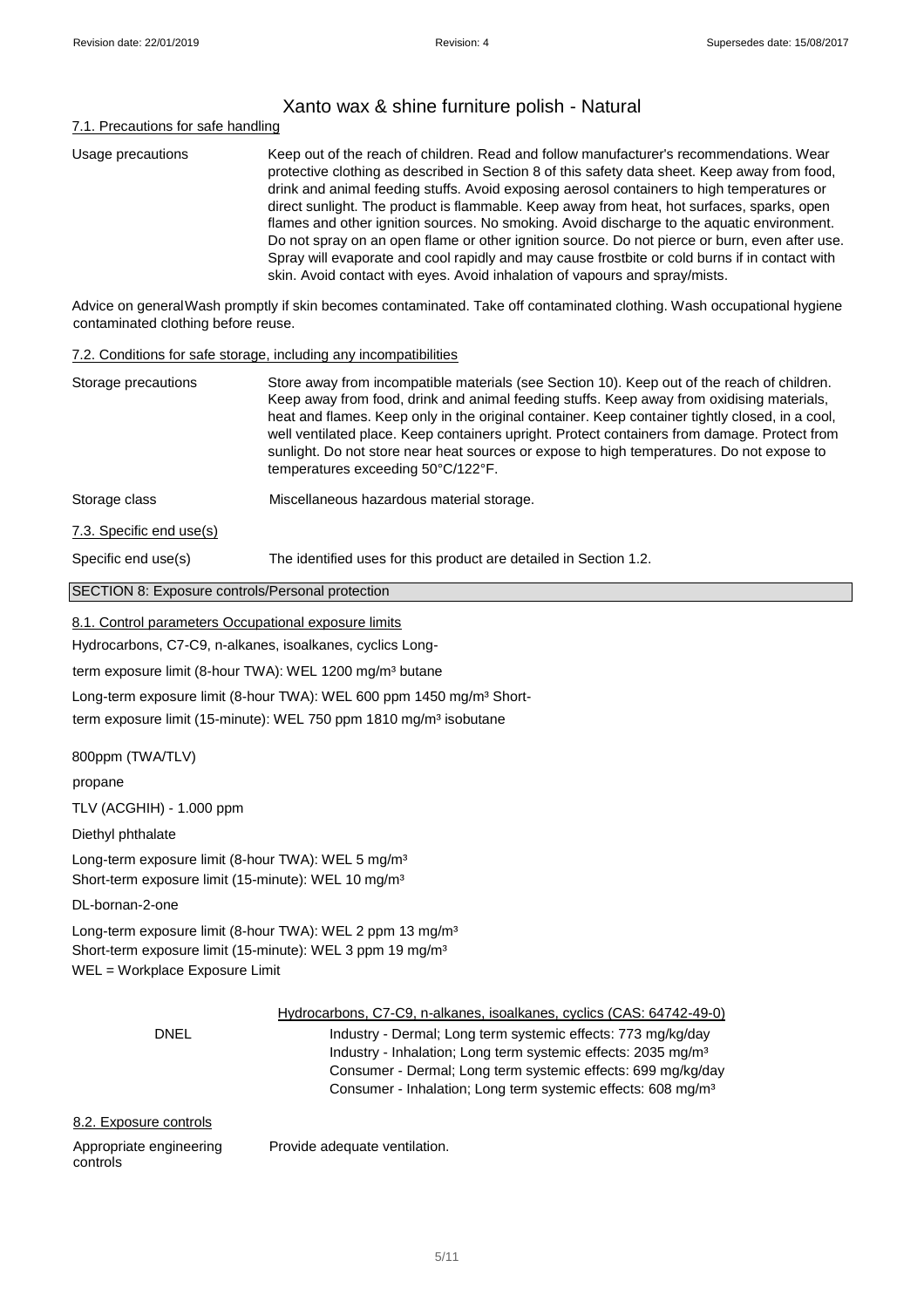|                                    | Xanto wax & shine furniture polish - Natural                                                                                                       |
|------------------------------------|----------------------------------------------------------------------------------------------------------------------------------------------------|
| Eye/face protection                | Avoid contact with eyes. Large Spillages: Personal protective equipment for eye and face<br>protection should comply with European Standard EN166. |
| Hand protection                    | Avoid contact with skin. To protect hands from chemicals, gloves should comply with<br>European Standard EN374.                                    |
| Hygiene measures                   | Wash hands thoroughly after handling. Do not eat, drink or smoke when using this<br>product. Wash contaminated clothing before reuse.              |
| Respiratory protection             | Provide adequate ventilation. Open a window. Large Spillages: If ventilation is inadequate,<br>suitable respiratory protection must be worn.       |
| Environmental exposure<br>controls | Keep container tightly sealed when not in use. Avoid release to the environment.                                                                   |

# SECTION 9: Physical and chemical properties

|                                                                          | 9.1. Information on basic physical and chemical properties |
|--------------------------------------------------------------------------|------------------------------------------------------------|
| Appearance                                                               | Aerosol.                                                   |
| Colour                                                                   | White/off-white.                                           |
| Odour                                                                    | Fragrant.                                                  |
| рH                                                                       | No.<br>information<br>available.                           |
| Melting point                                                            | No.<br>information<br>available.                           |
| Initial boiling point and                                                | No.<br>information<br>available.                           |
| range<br>Flash point                                                     | No.<br>information                                         |
|                                                                          | available.                                                 |
| Evaporation rate                                                         | information<br>No.<br>available.                           |
| Flammability (solid, gas)                                                | information<br>No.<br>available.                           |
| Upper/lower flammability orNo information available.<br>explosive limits |                                                            |
| Vapour pressure                                                          | No information available.                                  |
| Vapour density                                                           | No information available.                                  |
| Relative density                                                         | No information available.                                  |
| Solubility(ies)                                                          | No information available.                                  |
| Partition coefficient                                                    | No information available.                                  |
| Auto-ignition temperature                                                | No information available.                                  |
| Decomposition<br>Temperature                                             | No information available.                                  |
| Viscosity                                                                | Kinematic viscosity > 20.5<br>mm <sup>2</sup> /s.          |
| <b>Explosive properties</b>                                              | No information available.                                  |
| Explosive under the<br>influence of a flame                              | Yes                                                        |
| Oxidising properties                                                     | Not available.                                             |
| 9.2. Other information                                                   |                                                            |
| Other information                                                        | No information required.                                   |
| Volatility                                                               | Emits vapours, especially if<br>heated.                    |
| SECTION 10: Stability and reactivity                                     |                                                            |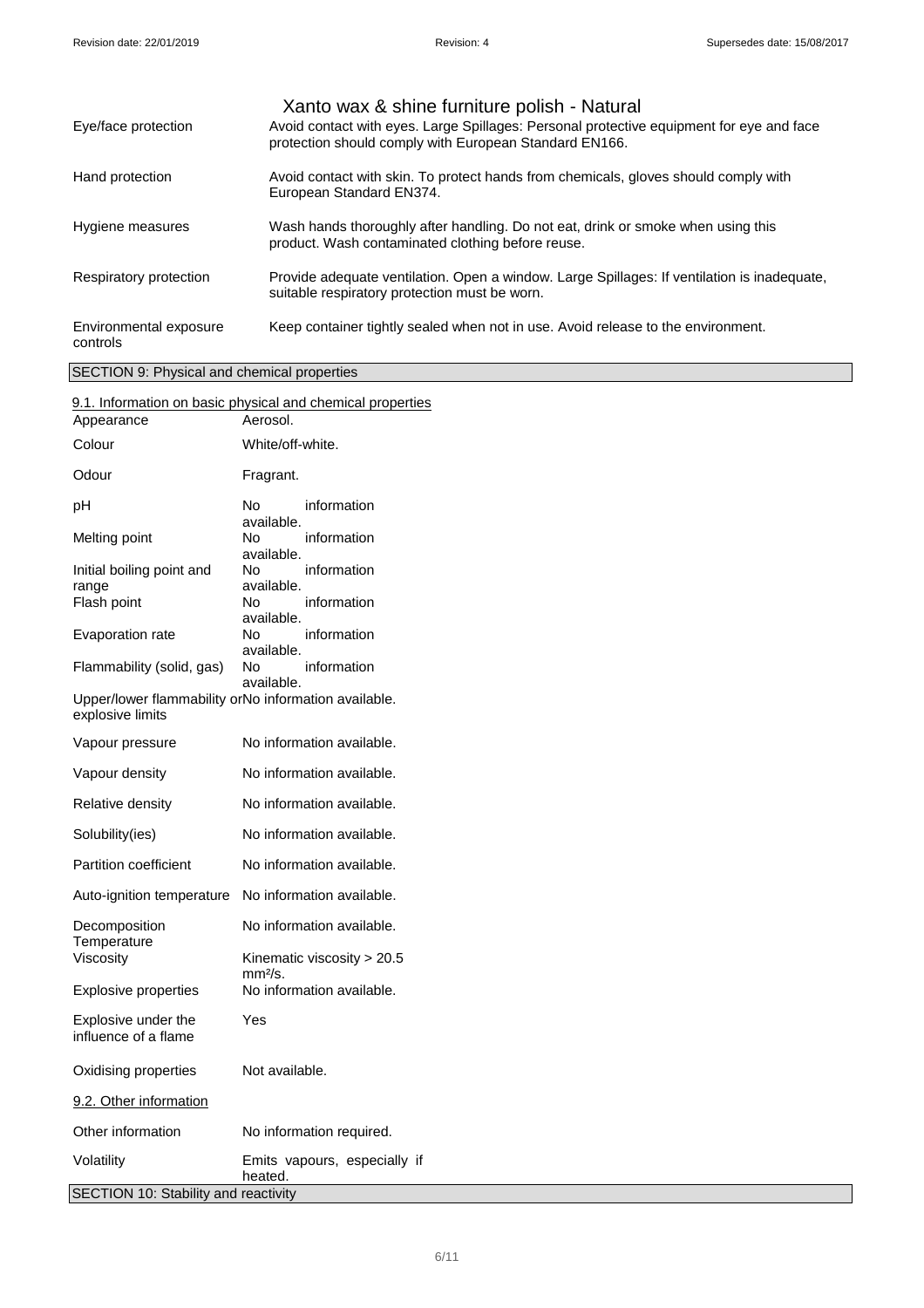|                                          | Xanto wax & shine furniture polish - Natural                                                                                                                                     |
|------------------------------------------|----------------------------------------------------------------------------------------------------------------------------------------------------------------------------------|
| 10.1. Reactivity                         |                                                                                                                                                                                  |
| Reactivity                               | See the other subsections of this section for further details.                                                                                                                   |
| <u>10.2. Chemical stability</u>          |                                                                                                                                                                                  |
| Stability                                | Stable at normal ambient temperatures and when used as recommended. Stable under the<br>prescribed storage conditions.                                                           |
| 10.3. Possibility of hazardous reactions |                                                                                                                                                                                  |
| Possibility of hazardous<br>reactions    | The following materials may react strongly with the product: Oxidising agents.                                                                                                   |
| 10.4. Conditions to avoid                |                                                                                                                                                                                  |
| Conditions to avoid                      | Avoid exposing aerosol containers to high temperatures or direct sunlight. Keep at<br>temperature not exceeding 50°C. Pressurised container: may burst if heated Avoid moisture. |
| 10.5. Incompatible materials             |                                                                                                                                                                                  |
| Materials to avoid                       | No specific material or group of materials is likely to react with the product to produce a<br>hazardous situation.                                                              |
|                                          |                                                                                                                                                                                  |

# 10.6. Hazardous decomposition products

Hazardous decomposition Does not decompose when used and stored as recommended. Thermal decomposition or products combustion products may include the following substances: Harmful gases or vapours.

| SECTION 11: Toxicological information |
|---------------------------------------|
|---------------------------------------|

| 11.1. Information on toxicological effects Acute toxicity - oral |                                                                                                                                    |  |
|------------------------------------------------------------------|------------------------------------------------------------------------------------------------------------------------------------|--|
| Notes (oral $LD_{50}$ )                                          | Based on available data the classification criteria are not met.                                                                   |  |
| Acute toxicity - dermal                                          |                                                                                                                                    |  |
| Notes (dermal $LD_{50}$ )                                        | Based on available data the classification criteria are not met.                                                                   |  |
| Acute toxicity - inhalation                                      |                                                                                                                                    |  |
| Notes (inhalation $LC_{50}$ )                                    | Based on available data the classification criteria are not met.                                                                   |  |
| Skin corrosion/irritation                                        |                                                                                                                                    |  |
| Animal data                                                      | Based on available data the classification criteria are not met.                                                                   |  |
| Serious eye damage/irritation                                    |                                                                                                                                    |  |
| Serious eye damage/irritation                                    | Based on available data the classification criteria are not met.                                                                   |  |
| <b>Respiratory sensitisation</b>                                 |                                                                                                                                    |  |
| Respiratory sensitisation                                        | Based on available data the classification criteria are not met.                                                                   |  |
| <b>Skin sensitisation</b>                                        |                                                                                                                                    |  |
| Skin sensitisation                                               | Based on available data the classification criteria are not met.                                                                   |  |
| <b>Germ cell mutagenicity</b>                                    |                                                                                                                                    |  |
| Genotoxicity - in vitro                                          | Based on available data the classification criteria are not met.                                                                   |  |
| Carcinogenicity                                                  |                                                                                                                                    |  |
| Carcinogenicity                                                  | Based on available data the classification criteria are not met.                                                                   |  |
| IARC carcinogenicity                                             | Contains a substance which has been shown to cause cancer in laboratory animals.<br>IARC Group 2A Probably carcinogenic to humans. |  |
| Reproductive toxicity                                            |                                                                                                                                    |  |
| Reproductive toxicity - fertility                                | Based on available data the classification criteria are not met.                                                                   |  |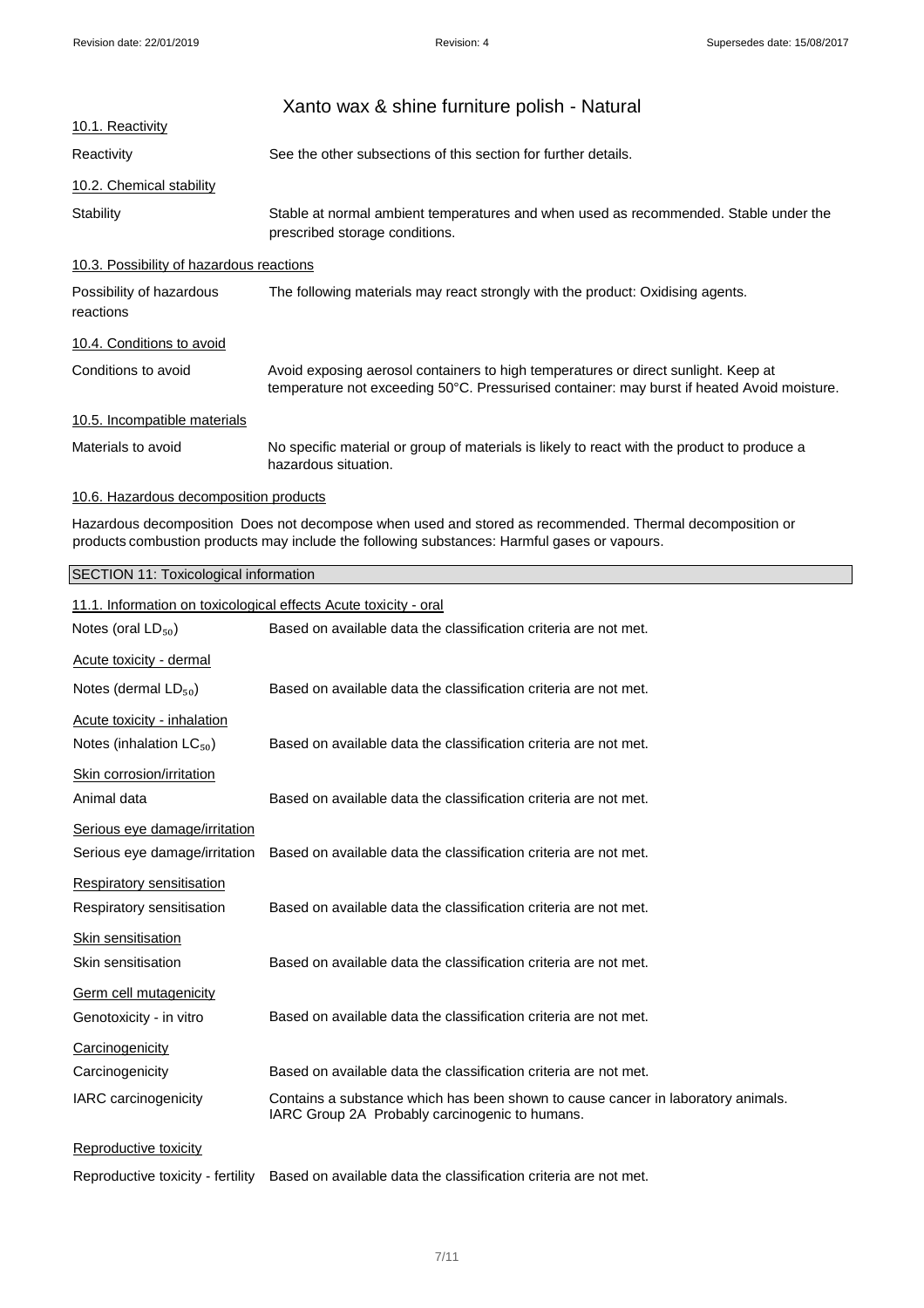| Reproductive toxicity<br>development                                           | Xanto wax & shine furniture polish - Natural<br>Based on available data the classification criteria are not met. |  |  |
|--------------------------------------------------------------------------------|------------------------------------------------------------------------------------------------------------------|--|--|
| Specific target organ toxicity - single exposure                               |                                                                                                                  |  |  |
| STOT - single exposure                                                         | Not classified as a specific target organ toxicant after a single exposure.                                      |  |  |
| Specific target organ toxicity - repeated exposure<br>STOT - repeated exposure | <b>STOT RE 1 - H372</b>                                                                                          |  |  |
| <b>Aspiration hazard</b>                                                       |                                                                                                                  |  |  |
| Aspiration hazard                                                              | Based on available data the classification criteria are not met.                                                 |  |  |
| General information                                                            | The severity of the symptoms described will vary dependent on the concentration and<br>the length of exposure.   |  |  |
| Inhalation                                                                     | Spray/mists may cause respiratory tract irritation.                                                              |  |  |
| Ingestion                                                                      | Due to the physical nature of this product, it is unlikely that ingestion will occur.                            |  |  |
| Skin contact                                                                   | Repeated exposure may cause skin dryness or cracking.                                                            |  |  |
| Eye contact                                                                    | May be slightly irritating to eyes. May cause discomfort.                                                        |  |  |
| Route of exposure                                                              | Ingestion Inhalation Skin and/or eye contact                                                                     |  |  |
| Target organs                                                                  | No specific target organs known.                                                                                 |  |  |
| SECTION 12: Ecological information                                             |                                                                                                                  |  |  |
|                                                                                |                                                                                                                  |  |  |
| <b>12.1. Toxicity</b>                                                          |                                                                                                                  |  |  |
| Toxicity                                                                       | Aquatic Chronic 3 - H412 Harmful to aquatic life with long lasting effects.                                      |  |  |
| 12.2. Persistence and degradability                                            |                                                                                                                  |  |  |
|                                                                                | Persistence and degradability The degradability of the product is not known.                                     |  |  |
| 12.3. Bioaccumulative potential                                                |                                                                                                                  |  |  |
| Bioaccumulative potential                                                      | No data available on bioaccumulation.                                                                            |  |  |
| Partition coefficient                                                          | No information available.                                                                                        |  |  |
| 12.4. Mobility in soil                                                         |                                                                                                                  |  |  |
| Mobility                                                                       | The product contains volatile organic compounds (VOCs) which will evaporate easily from<br>all surfaces.         |  |  |
| 12.5. Results of PBT and vPvB assessment                                       |                                                                                                                  |  |  |
| Results of PBT and vPvB<br>assessment                                          | This product does not contain any substances classified as PBT or vPvB.                                          |  |  |
| 12.6. Other adverse effects                                                    |                                                                                                                  |  |  |
| Other adverse effects                                                          | None known.                                                                                                      |  |  |
| SECTION 13: Disposal considerations                                            |                                                                                                                  |  |  |

General information

The generation of waste should be minimised or avoided wherever possible. Reuse or recycle products wherever possible. This material and its container must be disposed of in a safe way. When handling waste, the safety precautions applying to handling of the product should be considered. Care should be taken when handling emptied containers that have not been thoroughly cleaned or rinsed out. Empty containers or liners may retain some product residues and hence be potentially hazardous.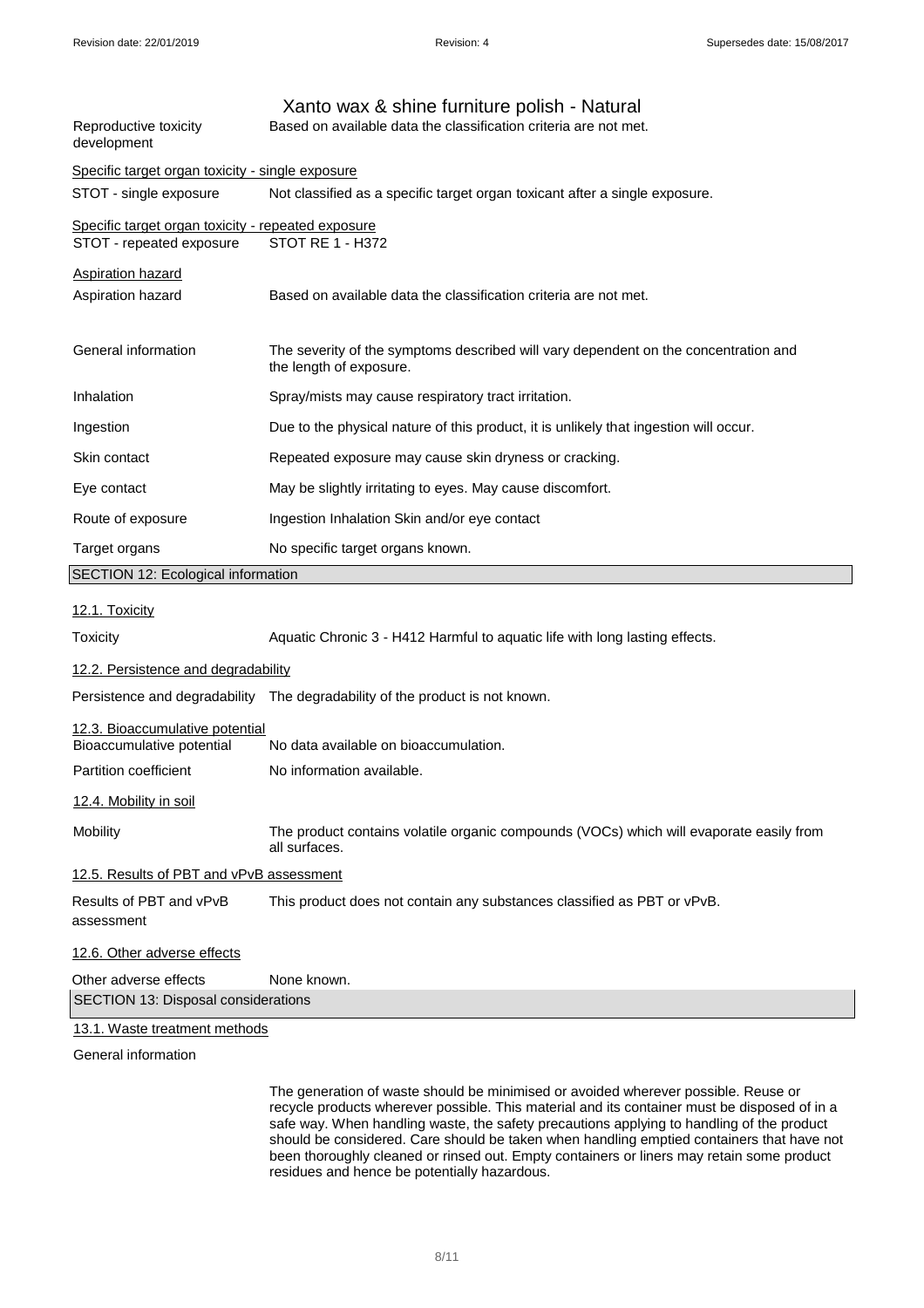# Xanto wax & shine furniture polish - Natural

Disposal methods Do not empty into drains. Empty containers must not be punctured or incinerated because of the risk of an explosion. Dispose of waste to licensed waste disposal site in accordance with the requirements of the local Waste Disposal Authority.

| SECTION 14: Transport information    |                                      |                 |  |
|--------------------------------------|--------------------------------------|-----------------|--|
|                                      | 14.1. UN number<br>UN No. (ADR/RID)  | 1950            |  |
|                                      | UN No. (IMDG)                        | 1950            |  |
|                                      | UN No. (ICAO)                        | 1950            |  |
|                                      | UN No. (ADN)                         | 1950            |  |
| 14.2. UN proper shipping name        |                                      |                 |  |
|                                      | Proper shipping name<br>(ADR/RID)    | <b>AEROSOLS</b> |  |
| Proper shipping name (IMDG) AEROSOLS |                                      |                 |  |
|                                      | Proper shipping name (ICAO) AEROSOLS |                 |  |
|                                      | Proper shipping name (ADN)           | <b>AEROSOLS</b> |  |
| 14.3. Transport hazard class(es)     |                                      |                 |  |
|                                      | ADR/RID class                        | 2.1             |  |
|                                      | ADR/RID classification code          | 5F              |  |
|                                      | ADR/RID label                        | 2.1             |  |
|                                      | <b>IMDG</b> class                    | 2.1             |  |
|                                      | ICAO class/division                  | 2.1             |  |
|                                      | <b>ADN</b> class                     | 2.1             |  |
|                                      | <b>Transport labels</b>              |                 |  |
|                                      | ⋓                                    |                 |  |

### 14.4. Packing group 14.5. Environmental hazards

 $\sqrt{2}$ 

Environmentally hazardous substance/marine pollutant No.

| 14.6. Special precautions for user |          |  |
|------------------------------------|----------|--|
| EmS                                | F-D. S-U |  |
| ADR transport category             | 2        |  |
| Tunnel restriction code            | (D)      |  |

14.7. Transport in bulk according to Annex II of MARPOL and the IBC Code

SECTION 15: Regulatory information

15.1. Safety, health and environmental regulations/legislation specific for the substance or mixture

National regulations Health and Safety at Work etc. Act 1974 (as amended). The Carriage of Dangerous Goods and Use of Transportable Pressure Equipment Regulations 2009 (SI 2009 No. 1348) (as amended) ["CDG 2009"]. EH40/2005 Workplace exposure limits. The Aerosol Dispensers Regulations 2009 (SI 2009 No. 2824).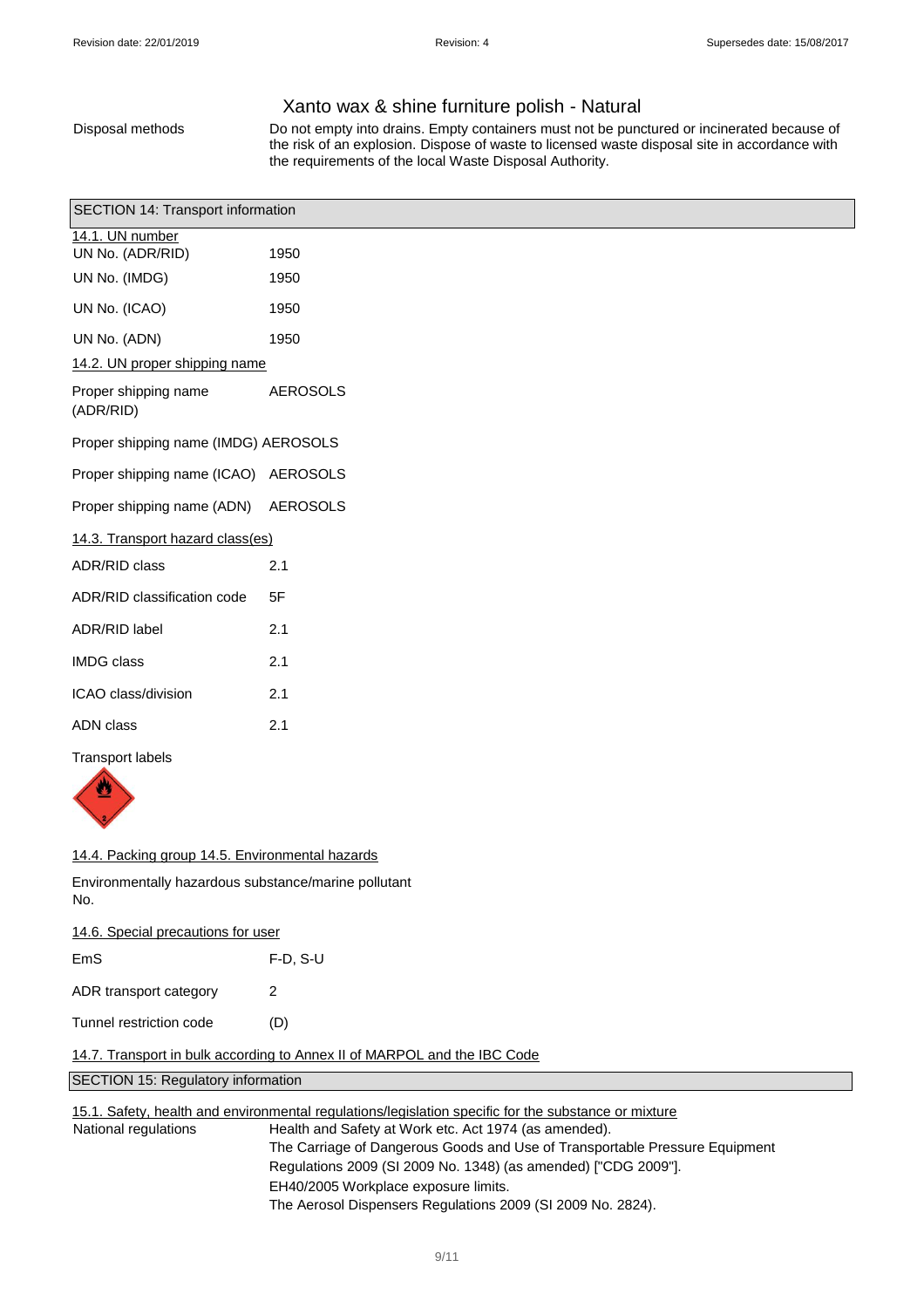|                | Xanto wax & shine furniture polish - Natural                                                                                                        |
|----------------|-----------------------------------------------------------------------------------------------------------------------------------------------------|
| EU legislation | Regulation (EC) No 1907/2006 of the European Parliament and of the Council of 18                                                                    |
|                | December 2006 concerning the Registration, Evaluation, Authorisation and Restriction of                                                             |
|                | Chemicals (REACH) (as amended).                                                                                                                     |
|                | Commission Regulation (EU) No 2015/830 of 28 May 2015.                                                                                              |
|                | Regulation (EC) No 1272/2008 of the European Parliament and of the Council of 16                                                                    |
|                | December 2008 on classification, labelling and packaging of substances and mixtures                                                                 |
|                | (as amended).                                                                                                                                       |
|                | Council Directive of 20 May 1975 on the approximation of the laws of the Member States<br>relating to aerosol dispensers (75/324/EEC) (as amended). |

# 15.2. Chemical safety assessment

SECTION 16: Other information

No chemical safety assessment has been carried out.

# **Inventories**

EU - EINECS/ELINCS None of the ingredients are listed or exempt.

| <b>SECTION 16: Other information</b>                                          |                                                                                                                                        |  |
|-------------------------------------------------------------------------------|----------------------------------------------------------------------------------------------------------------------------------------|--|
| Abbreviations and acronyms<br>used in the safety data sheet                   | ADR: European Agreement concerning the International Carriage of Dangerous Goods by<br>Road.                                           |  |
|                                                                               | ADN: European Agreement concerning the International Carriage of Dangerous Goods<br>by Inland Waterways.                               |  |
|                                                                               | RID: European Agreement concerning the International Carriage of Dangerous Goods by<br>Rail.                                           |  |
|                                                                               | IATA: International Air Transport Association.                                                                                         |  |
|                                                                               | ICAO: Technical Instructions for the Safe Transport of Dangerous Goods by Air.<br>IMDG: International Maritime Dangerous Goods.        |  |
|                                                                               | CAS: Chemical Abstracts Service.                                                                                                       |  |
|                                                                               | ATE: Acute Toxicity Estimate.                                                                                                          |  |
|                                                                               | LC <sub>50</sub> : Lethal Concentration to 50 % of a test population.                                                                  |  |
|                                                                               | LD <sub>50</sub> : Lethal Dose to 50% of a test population (Median Lethal Dose).                                                       |  |
|                                                                               | $EC_{50}$ : 50% of maximal Effective Concentration.                                                                                    |  |
|                                                                               | PBT: Persistent, Bioaccumulative and Toxic substance.<br>vPvB: Very Persistent and Very Bioaccumulative.                               |  |
| <b>Classification abbreviations</b>                                           | Aerosol = Aerosol                                                                                                                      |  |
| and acronyms                                                                  | STOT RE = Specific target organ toxicity-repeated exposure                                                                             |  |
|                                                                               | Aquatic Chronic = Hazardous to the aquatic environment (chronic)                                                                       |  |
| <b>Classification procedures</b><br>according to Regulation (EC)<br>1272/2008 | STOT RE 1 - H372: : Calculation method. Aquatic Chronic 3 - H412: : Calculation method.<br>Aerosol 1 - H222, H229: : Expert judgement. |  |
| Training advice                                                               | Read and follow manufacturer's recommendations.                                                                                        |  |
| <b>Revision date</b>                                                          | 22/01/2019                                                                                                                             |  |
| Revision                                                                      | $\overline{4}$                                                                                                                         |  |
| Supersedes date                                                               | 15/08/2017                                                                                                                             |  |
| SDS number                                                                    | 4949                                                                                                                                   |  |